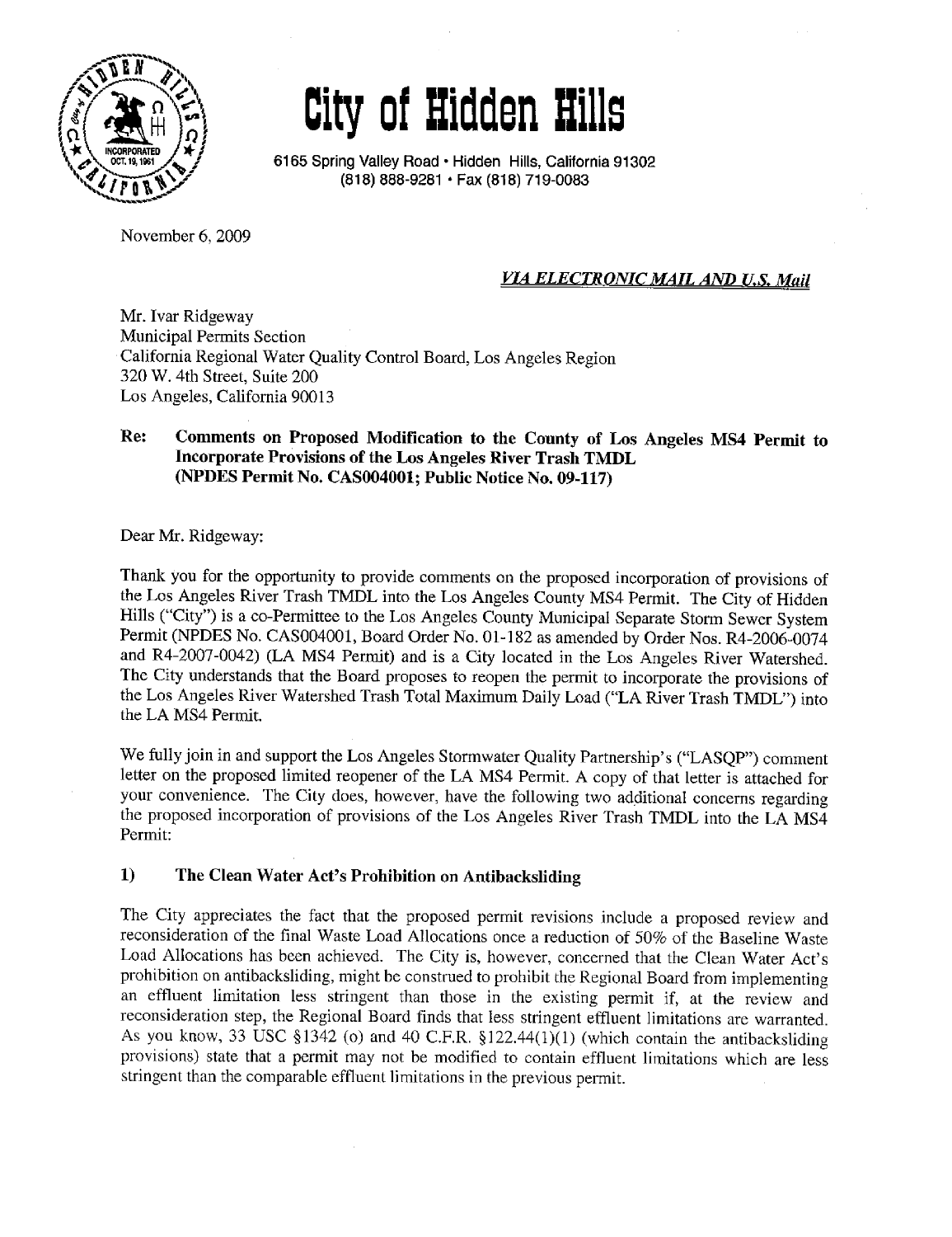If the Clean Water Act essentially prohibits the Regional Board from reconsidering the final Waste Load Allocations once a reduction of 50% has been achieved, the City objects to the incorporation of the LA River Trash TMDL into the LA MS4 Permit at least until this reconsideration step has been completed. The City would greatly appreciate a response from the Regional Board on this specific issue.

#### $2)$ The Time Period During Which the Review and Reconsideration of the Final Waste Load Allocations is to Occur Must Be Clear

It is not clear when the review/reconsideration step of the final Waste Load Allocations wiI take place. Table 6 (Implementation Schedule) of the LA River Trash TMDL provides that a 50% reduction of the Baseline Waste Allocations must be achieved by September 2009 and the compliance point of 50% of the Baseline Waste Load Allocations must be reached by September 2010. Furthermore, Page 19 of the Fact Sheet indicates that the Los Angeles County Department of Public Works reported a 50% decrease in trash entering catchbasins since adoption of the current LA MS4 Permt. This means the Regional Board should have conducted the review and reconsideration step or should conduct this step no later than September 2010 (for the compliance point of 50%). If this is the case, it is prudent not to incorporate the LA River Trash TMDL into the LA MS4 Permt until after the reconsideration step has been completed. At minimum, any revisions to the LA MS4 Permit should make clear that this reconsideration step will take place no later than September 2010.

If you require additional information or would like to discuss this matter, please feel free to contact either me or Kevin Powers, the City's Environmental Compliance Coordinator (310/257-2000), at your convenience.

Sincerely,

CITY OF HIDDEN HILLS

Chain L. Paglia

Cherie L. Paglia City Manager

Attachment

cc: Roxanne Diaz, City Attorney Candice K. Lee, Assistant City Attorney Kevin Powers, Environmental Compliance Coordinator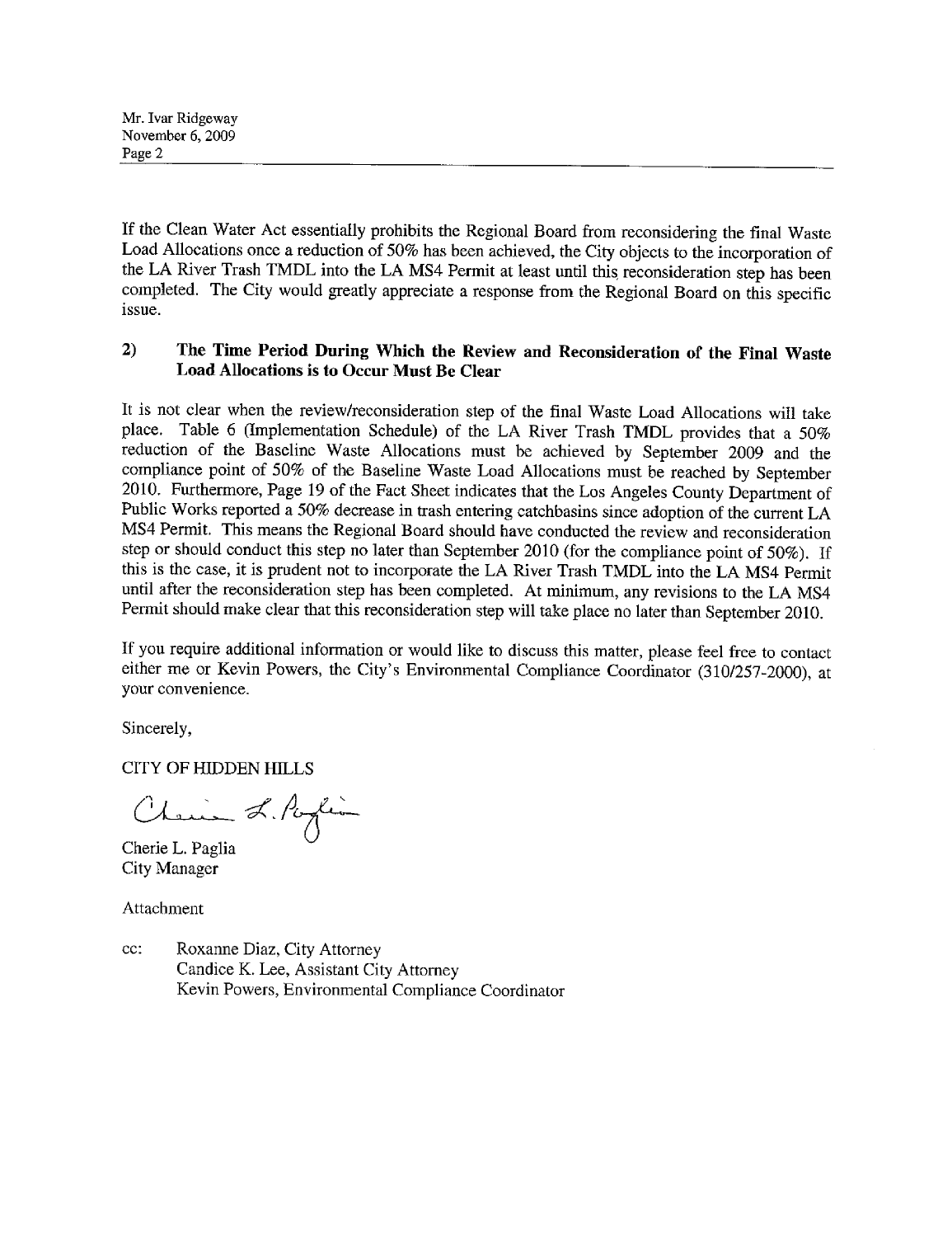# Los Angeles



November 5, 2009

**Stormwater Quality**<br>Partnership

Partner Cities: Agoura Hils Azusa Beverly Hils Calabasas Hidden Hils Monrovia Norwalk Rancho Palos Verdes Westlake Village

Mr. Ivar Ridgeway Regional Water Quality Control Board - Los Angeles Region  $320$  W.  $4<sup>th</sup>$  Street, Suite 200 Los Angeles, CA 90013

## Subject: Comments regarding incorporating the provisions of the Los Angeles River Trash TMDL into the Los Angeles County MS4 permit

Dear Mr. Ridgeway:

Thank you for this opportunity to provide comments regarding incorporating the provisions of the Los Angeles River Trash Total Maximum Daily Load (TMDL) into the current Los Angeles County Municipal Separate Storm Sewer System (MS4) Permit (Permit). As you may be aware, representatives and members of the Los Angeles Stormwater Quality Partnership (LASQP) attended the July 29, 2009 staff workshop and submitted written comments on the subject on July 28, 2009.

This group of nine Los Angeles County cities was formed with the intent of establishing a continuing and sustained working relationship between the municipal stormwater permittees and the California Water Quality Control Board for the Los Angeles Region (Regional Water Board). It is hope and goal to form a relationship focused on improving stonnwater quality through a constructive and collaborative effort. In that spirit, and in our communications to the Regional Water Board on this matter, we have encouraged Regional Water Board staff to consider and incorporate two specific elements. These were to:

1) Explicitly recognize and include the TMDL review / reconsideration step at the sustained 50% reduction mark; and

2) Allow for options in demonstrating achievement with Waste Load Allocation (WLA), i.e., "compliance monitoring", including quantification of reductions from full capture, partial capture, institutional controls, and other equivalents.

LASQP recognizes and appreciates that these have in fact been explicitly incorporated into the proposed Permit revisions. Regarding the first element, the review / reconsideration step is critical to both our and the Regional Water Board's ability to adaptively manage implementation of the TMDL. LASQP is wiling to work with Regional Water Board staff to provide further clarification of the concept of a " sustained" reduction for purposes of review / reconsideration of the TMDL and its effectiveness.

320 North Larchmont Boulevard Los Angeles, California 90004 Phone: 323-466-3445 Fax: 323-466-8553 www-Cerrell.com